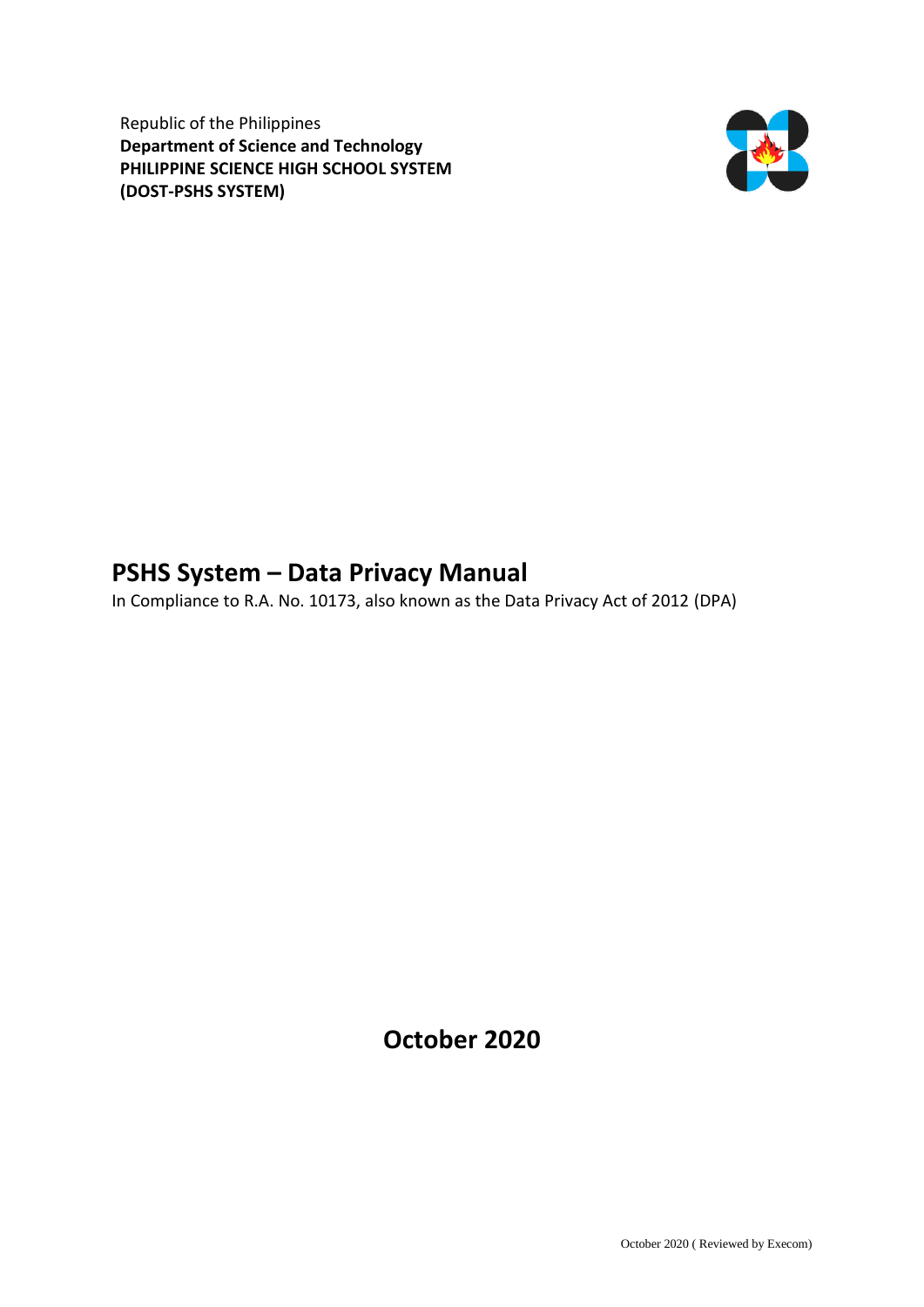# **A.Background**

Republic Act No. 10173, also known as the Data Privacy Act of 2012 (DPA), aims to protect personal data in information and communications systems both in the government and the private sector.

It ensures that entities or organizations processing personal data establish policies, and implement measures and procedures that guarantee the safety and security of personal data under their control or custody, thereby upholding an individual's data privacy rights. A personal information controller or personal information processor is instructed to implement reasonable and appropriate measures to protect personal data against natural dangers such as accidental loss or destruction, and human dangers such as unlawful access, fraudulent misuse, unlawful destruction, alteration and contamination.

This document is an internal issuance meant for the use and application of PSHS personnel to guide them on how to deal with and process information and data collected from its clients and stakeholders.

## **B. Introduction**

The PSHS System hereby adopts this Data Privacy Manual in compliance with Republic Act No. 10173 otherwise known as Data Privacy Act of 2012 (DPA), and its Implementing Rules and Regulations and other relevant policies and issuances of the National Privacy Commission, with the end in view of protecting and upholding the fundamental human right of privacy of students, their parents or guardians, employees and other third parties while ensuring free flow of information in accordance with Executive Order No. 02 s. 2016 or the Freedom of Information Act. Towards this end, the PSHS System assures all its stakeholders that all personal information and data collected from them are processed pursuant to the general principles of transparency, legitimate purpose and proportionality as stipulated in the DPA.

This manual aims to inform all PSHS System stakeholders and clients of their privacy rights, and the various privacy measures and data protection protocols adopted by the PSHS System in order for them to exercise those rights, and build their confidence with regard to the security and protection of their personal data under the custody by the PSHS System.

# **C. Definition of Terms**

Terms used in the Manual must be defined for consistency and uniformity in usage. This portion will make sure of that, and allow users of the Manual to understand the words, statements, and concepts used in the document.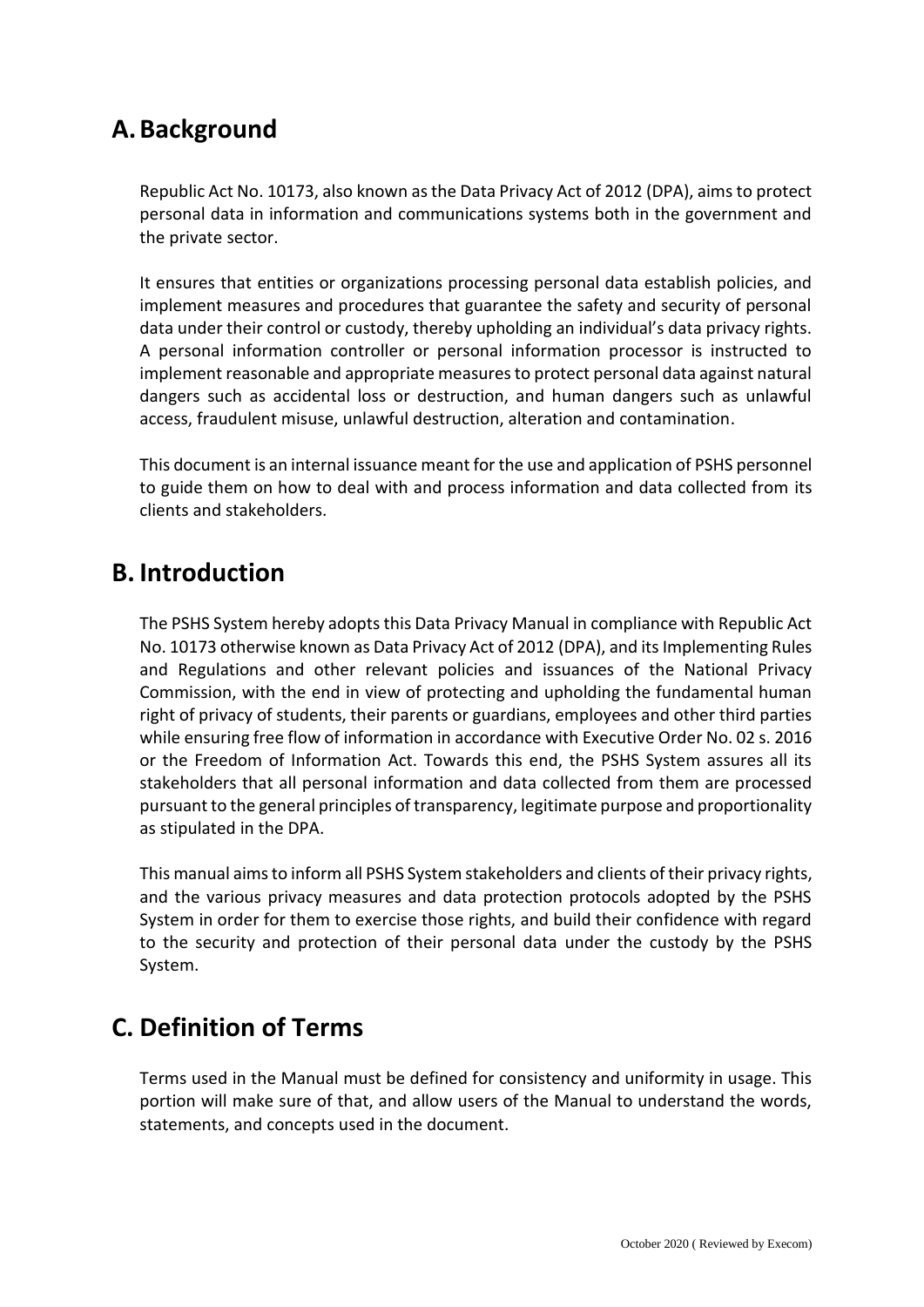- 1) **"Authorized Personnel"** refers to employee/s or officer/s of the PSHS System authorized to collect, access and/or process Personal Data either by the function of their office, unit, division, or position, or through specific authority given in accordance with the policies of the PSHS System.
- 2) **"Compliance Officer for Privacy" or "COP"** refers to an individual duly authorized by the PSHS System to perform some of the DPO's functions for a campus, office, unit, division, or any of its subdivision.
- 3) **"Consent of the Data Subject"** refers to any freely given, specific, informed indication of will, whereby the Data Subject agrees to the collection and processing of his/her personal, sensitive personal, or privileged information over a specific purpose. It shall be evidenced by written, electronic, or recorded means. It may also be given on behalf of a Data Subject by a lawful representative or an agent specifically authorized by the Data Subject to do so.
- 4) **"Data Privacy Response Team"** refers to the group of individuals designated by the PSHS System to respond to inquiries and complaints relating to data privacy, and to assist in ensuring the PSHS System's compliance with the Data Privacy Act, its IRR, and any other government-issued data privacy regulations and issuances, as well as implementing this Manual.
- 5) **"Data Processing Systems"** refers to the structure and procedure by which Personal Data is collected and further processed by the PSHS System in its Information and Communications System/s and/or relevant Filing System/s, including the purpose and intended output of the Processing.
- 6) **"Data Protection Officer" or "DPO"** refers to the officer duly designated by the PSHS System to be accountable for the latter's compliance with the Data Privacy Act, its IRR, and any other government issued data privacy regulations and issuances, as well as implementation of the Manual.
- 7) **"Data Sharing"** refers to the disclosure or transfer to a third party of Personal Data under the control or custody of the PSHS System.
- 8) **"Data Sharing Agreement"** refers to any written contract or agreement that contains the terms and conditions of a data sharing arrangement entered into by the PSHS System.
- 9) **"Data Subject"** refers to an individual whose Personal, Sensitive Personal, and/or Privileged Information are processed. It refers to PSHS System's clients, students and their parents or guardians, employees (regardless of their employment status), members of the Board of Trustees and their duly appointed representatives, consultants, suppliers, subcontractors, office visitors, and other persons whose information are collected and processed by the PSHS System as an integral and necessary part of its operations.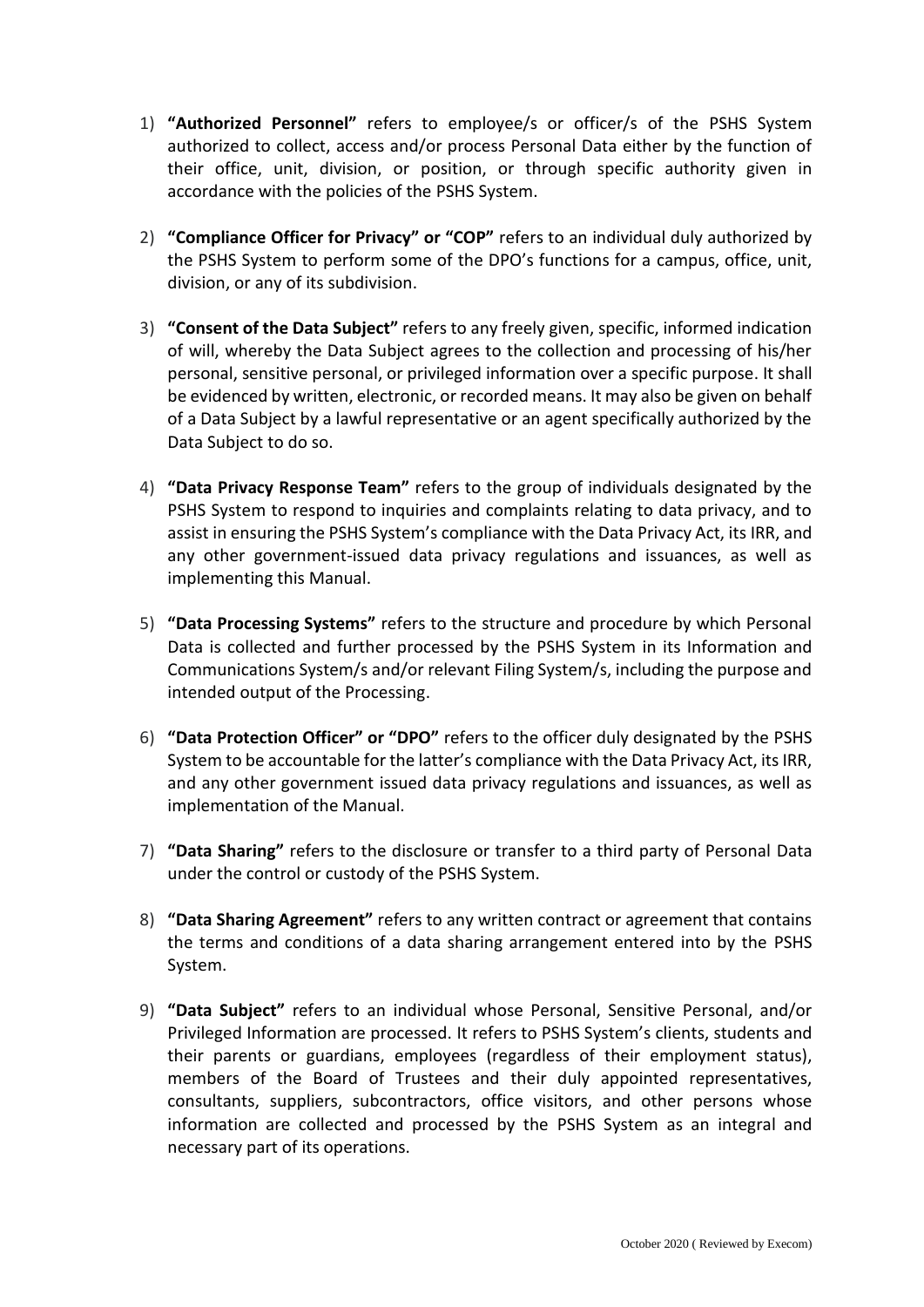- 10) **"Filing System"** refers to any structured set of personal data that are accessible according to specific criteria whether centralized, decentralized or dispersed on a function or geographical/ campus basis.
- 11) **"Information and Communications System"** refers to a system for generating, sending, receiving, storing, or otherwise Processing electronic data messages, or electronic documents, and includes the computer system or other similar device by which data is recorded, transmitted, or stored, and any procedure related to the recording, transmission, or storage of electronic data, electronic message, or electronic document.
- 12) **"Outsourcing"** refers to the disclosure or transfer of Personal Data by the PSHS System to a Personal Information Processor for the latter's Processing upon the instructions of a duly authorized person.
- 13) **"Outsourcing Agreement"** refers to any written contract entered into by the PSHS System with a Personal Information Processor, including its service providers.
- 14) **"Personal Data"** refers to all types of Personal Information collected and processed by the Company. Personal Data may be classified as follows:
	- a) **"Confidential Personal Data"** pertain to all other information to which access is restricted, and of which Processing requires the written consent of the Data Subject concerned, such as but not limited to Employee 201 files and information contained therein, device passwords and/or passcode, bank account numbers, ATM card numbers, credit card numbers, and the like. It also includes Personal Information and Sensitive Personal Information; and
	- b) **"Public Personal Data"** pertain to Personal Information of a Data Subject which may be disclosed to the public by the PSHS due to, or as required by, its operations, and for government regulatory compliance and company disclosures.
- 15) **"Personal Data Breach"** refers to a breach of security leading to the accidental or unlawful destruction, loss, alteration, unauthorized disclosure of, or access to, Personal Data transmitted, stored, or otherwise processed. A Personal Data Breach may be in any of the following nature:
	- a) **"Availability Breach,"** which results from the loss of, or accidental or unlawful destruction of Personal Data;
	- b) **"Confidentiality Breach,"** which results from the unauthorized disclosure of, or access to Personal Data; and/or
	- c) **"Integrity Breach,"** which results from the alteration of Personal Data.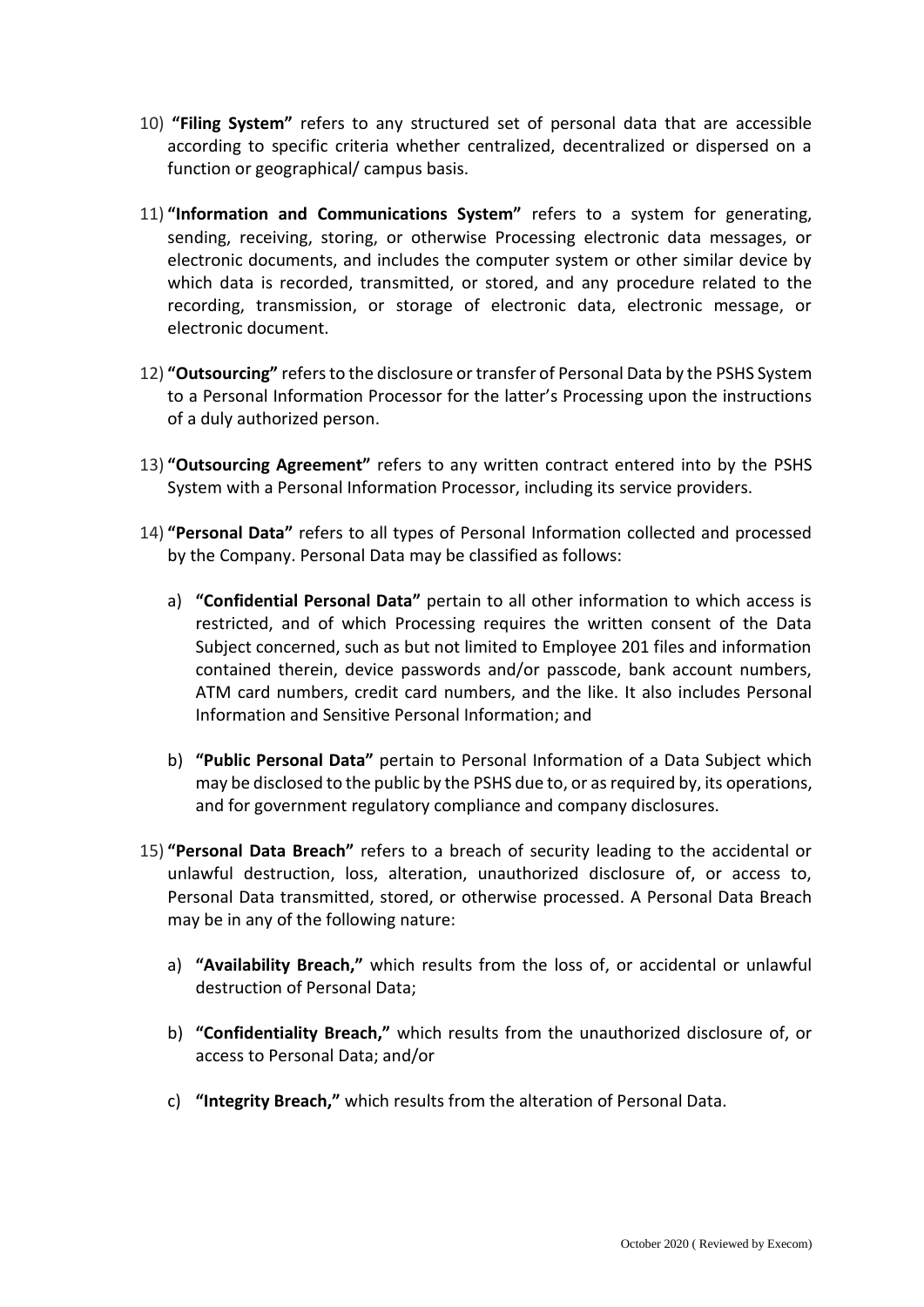- 16) **"Personal Information"** refers to any information, whether recorded in a material form or not, from which the identity of an individual is apparent or can be reasonably and directly ascertained by the entity holding the information, or when put together with other information, would directly and certainly identify an individual.
- 17) **"Personal Information Controller" or "PIC"** refers to a natural or juridical person, or any other body, including the PSHS System who/which controls the processing of Personal Data, or instructs another to process Personal Data on its behalf.
- 18) **"Personal Information Processor or "PIP"** refers to any natural or juridical person, or any other body, to whom a PIC, including the PSHS System, outsources, or gives instructions as regards, the Processing of Personal Data pertaining to a Data Subject.
- 19) **"Privacy Policy"** refers to the internal statement that governs the PSHS System's practices of handling Personal Data. It instructs the users of Personal Data (i.e., Authorized Personnel) on the processing of Personal Data and informs them of the rights of the Data Subjects.
- 20) **"Privacy Notice"** refers to the statement addressed to a Data Subject to inform him/her of how PSHS processes his/her Personal Data.
- 21) **"Privileged Information"** refers to any and all forms of data, which, under the Rules of Court and other pertinent laws, constitute privileged communication.
- 22) **"Processing"** refers to any operation or any set of operations performed upon Personal Data including, but not limited to, the collection, recording, organization, storage, updating or modification, retrieval, consultation, use, consolidation, blocking, erasure, or destruction thereof. Processing may be performed through automated means or by manual processing.
- 23) **"PSHS System"** as defined in R.A. 8496 as amended by R.A. 9036, refers to the Office of the Executive Director and all PSHS Campuses, including all units, offices, and divisions therein.
- 24) **"PSHS System Quality Management System Manual"** or QMS refers to the operational manual of the PSHS System which consists of Six (6) separate manuals:
	- a) Systems Operations Manual (SOM)
	- b) Student Services Manual (SSM)
	- c) Finance and Administrative Manual (FAM)
	- d) Quality Manual (QM)
	- e) Student Affairs Manual (SAM)
	- f) Curriculum Instruction Manual (CIM)
- 25) **"School Records"** refer to the records of students of all acts, events, accomplishments, results or research and all documents depicting the various activities of the students. This include but not limited to the following records: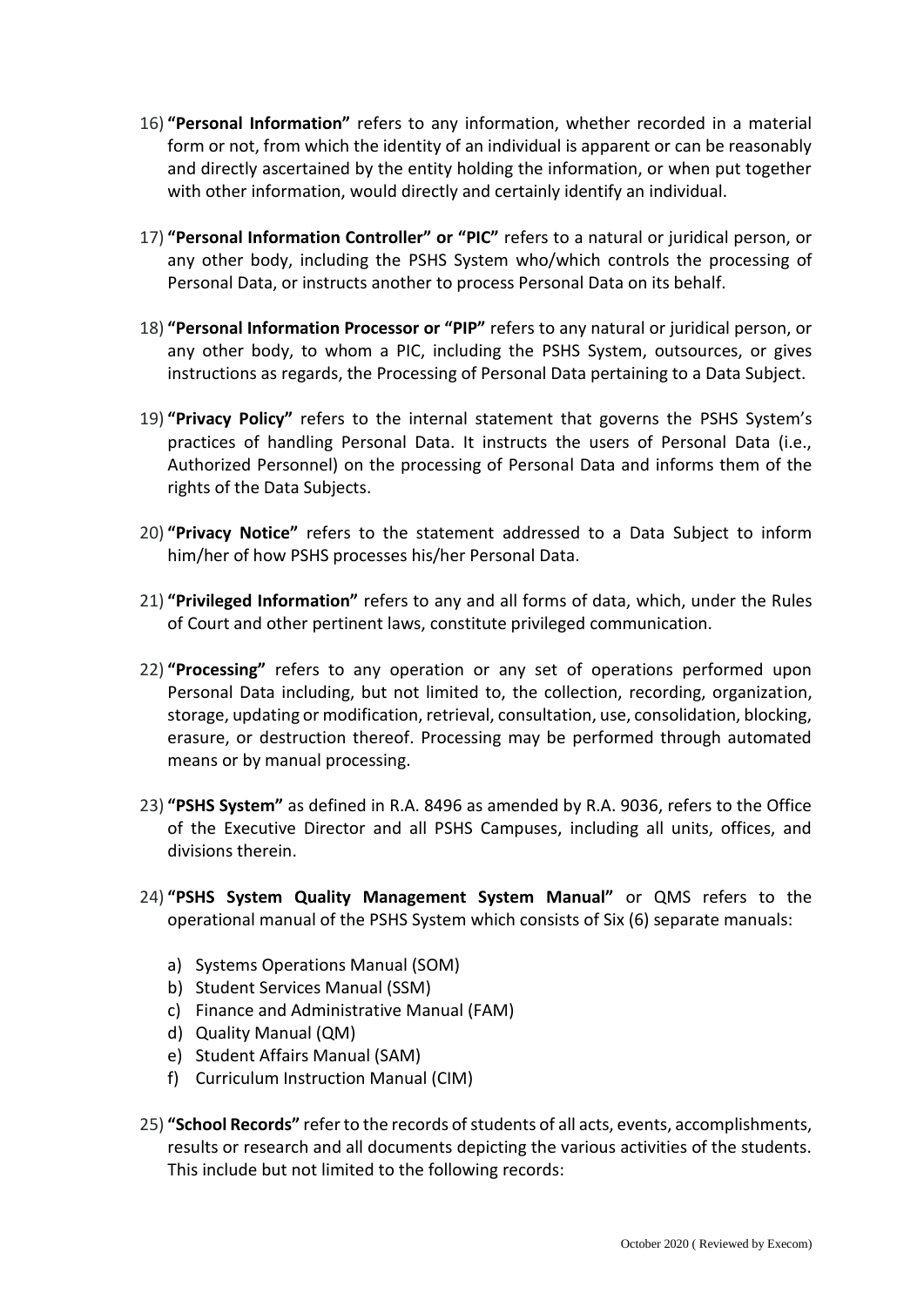- a) Personal and background information
- b) Academic records/ reports
- c) Financial information and records (e.g. stipend received scholarship categories and supporting documents thereto, etc.)
- d) Disciplinary records
- e) Medical records including psychological profile
- f) Admission records
- g) Attendance registers
- h) Student achievement and/ or test results
- 26) **"Security Incident"** is an event or occurrence that affects or tends to affect data protection, or may compromise the availability, integrity, and confidentiality of Personal Data. It includes incidents that would result to a Personal Data Breach, if not for safeguards that have been put in place.
- 27) **"Security Measures"** refers to the Physical, Technical, and Organizational measures employed by the Company to protect Personal Data from natural and human dangers.
- 28) **"Sensitive Personal Information"** refers to Personal Information:
	- a) About an individual's race, ethnic origin, marital status, age, color, and religious, philosophical, or political affiliations;
	- b) About an individual's health, education, genetic or sexual life, or to any proceeding for any offense committed or alleged to have been committed by such individual, the disposal of such proceedings, or the sentence of any court in such proceedings;
	- c) Issued by government agencies peculiar to an individual, which includes, but is not limited to, social security numbers, previous or current health records, licenses or its denials, suspension, or revocation, and tax returns; and
	- d) Specifically established by an executive order or an act of Congress to be kept classified.

## **D.Scope and Limitations**

This manual is an internal issuance meant for the use and application PSHS Personnel on how to deal with and process all information/ data collected from its clients and stakeholders. It covers all campuses, divisions, offices, and units under the PSHS System, and applies to all data that the PSHS System holds relating the identifiable individuals regardless of their status or type of employment, stakeholders and other clients.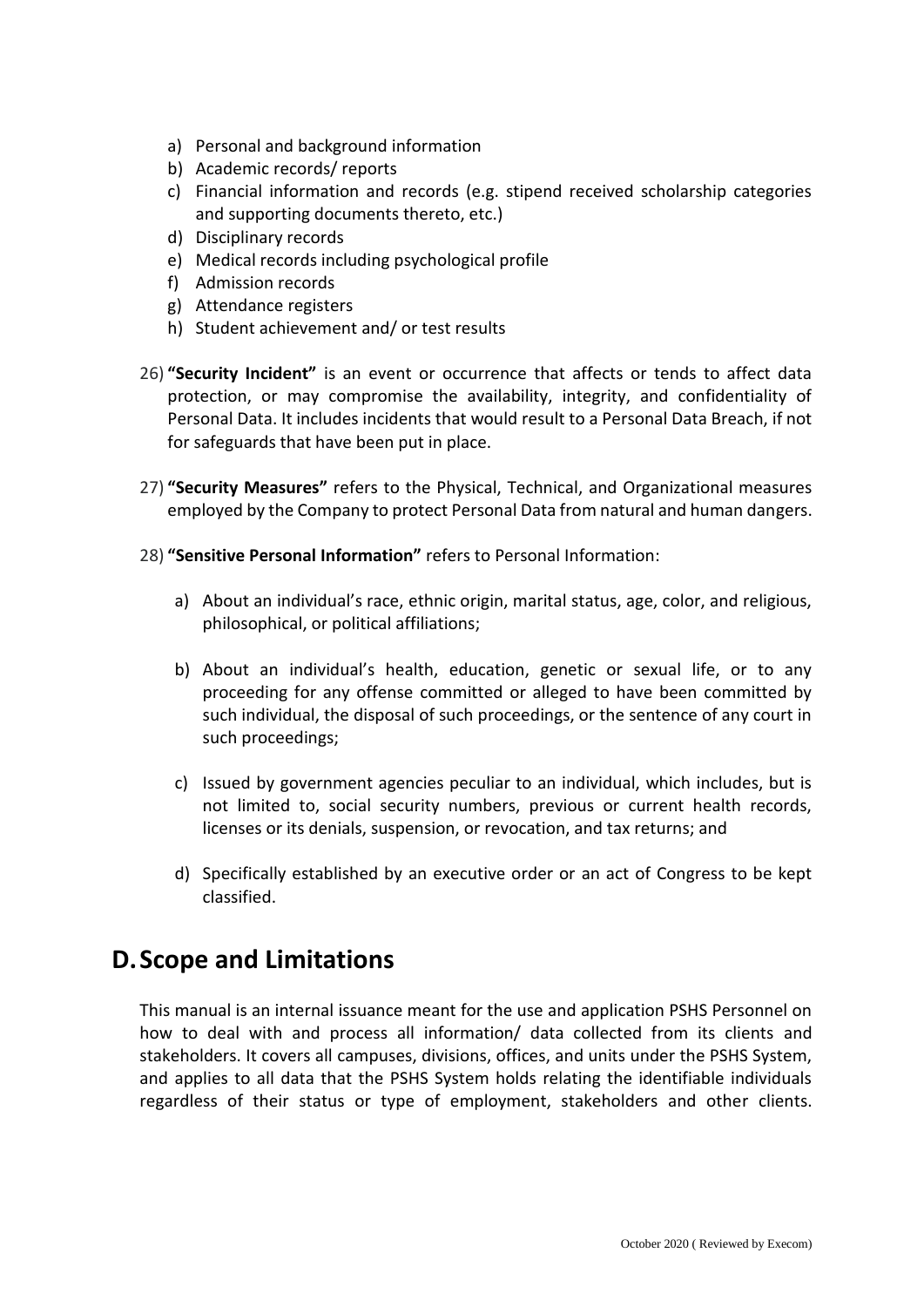# **E. Data Privacy Principles**

The PSHS System abides by the following principles in the processing of all personal data from the time of its collection, to their actual storage or retention, and destruction:

- a) **Transparency.** The Data Subject shall be informed of the nature, purpose, and extent of the Processing of his/her Personal Data, including the risks and safeguards involved, the identity of the Company, his/her rights as a Data Subject, and how these may be exercised.
- b) **Legitimate Purpose.** The Processing of Personal Data shall only be for the purpose declared and specified to the Data Subject. No further Processing of Personal Data shall be done without the consent of the Data Subject.
- c) **Proportionality.** The Processing of Personal Data shall be adequate, relevant, suitable, necessary, and not excessive in relation to a declared and specified purpose. Personal Data will be processed by the PSHS System only if the purpose of the Processing could not be reasonably fulfilled by other means, and if required by the PSHS System's operations.

## **F. Processing of Personal Data**

In the processing of data, the PSHS System shall observe the following general principles in every stage of the data life cycle -- from the collection of personal data, to their storage, retention, and destruction:

- a) **Data Collection : Informed Consent and Notificaton.** All sensitive personal data/ information being requested or collected from data subject(s) must have the explicit consent of the latter. Further, data subject(s) must be informed of the type and purpose of the data being collected from them thru a privacy statement/ notice, and that such data are indicated in the prescribed forms being used to collect the data.
	- i. The Data Privacy Officer (DPO) and Personal Information Controller (PIC) shall be responsible for personal information under its control or custody, and shall be accountable for complying with the requirements of the DPA.
	- ii. The DPO/ PIC shall determine the type of data to be collected, the mode of collection to employ, the frequency of data collection, and related others; and communicate these things to the PIP who shall be responsible for collecting the data/ information in accordance with approved protocols.
	- iii. Data collected may be in a form of hard copy or e-copy which shall be consolidated by the PIP/PIC.
	- iv. If the data subject noted an erroneous data collected; he/ she has the right to file for correction/ erasure using the prescribed form.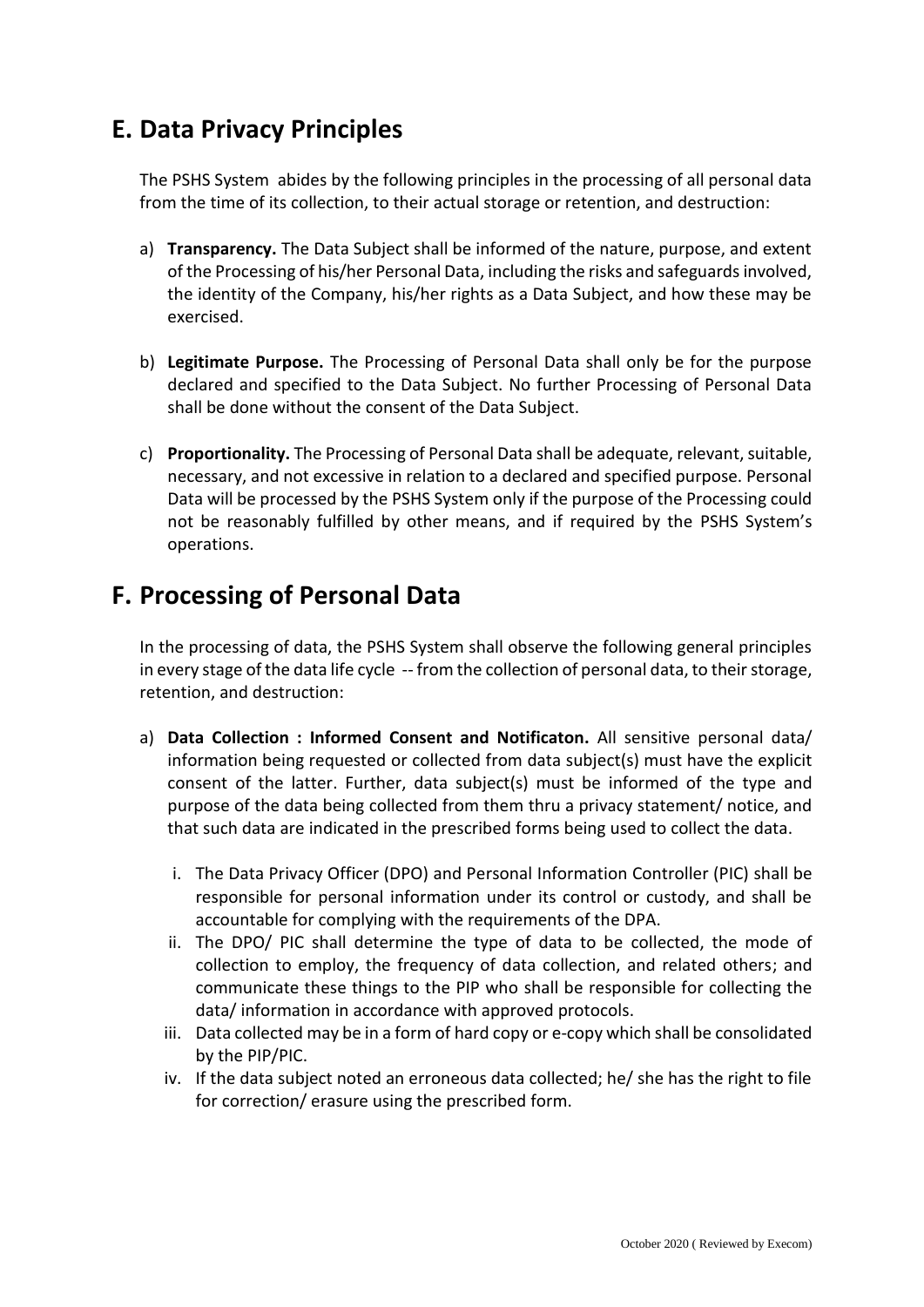- b) **Use of data.** Only authorized PSHS System personnel are allowed to access, use and process data/ information collected from data subject for legitimate primary or secondary purposes of the school for which they were collected or intended for use as stated in the forms or documents signed by the students, third parties or employees as the case may be.
	- i. **Primary Purpose.** To provide scholars with the best teaching and learning experience possible, the PSHS System through its teachers, guidance counselors, registrar, regularly collects student data as an integral part of its function. Such information are used to monitor students' progress, improve instruction, provide basis for feedback, measure student performance and overall satisfaction, enhance the quality of school services, monitor mental health and behavioral changes, enhance the overall teaching and learning environment, and others.

Collection, use, retention, storage and disposition of student records shall be conducted in accordance with existing and applicable policy manuals using the prescribed forms as per PSHSS-QMS Manual.

ii. **Secondary Purpose.** Data/ information from stakeholders are also collected and used for: compliance to government and regulatory reportorial requirements such as to the Department of Science and Technology (DOST), Commission on Audit (COA), Civil Service Commission (CSC), Department of Education (DepEd), facilitation of administrative processes (clearance, stipend, allowance), evaluation of individual and organizational performance, assessment of suppliers' and contractor's performance, research purposes (numbers and statistics), provision of employee benefits including but not limited to magna carta benefits for Science and technology personnel, and other similar purposes not directly related to teaching and learning.

Employee's personal data are collected in compliance with reportorial and administrative requirements of the Civil Service Commission, Labor Law, and related issuances, with reference to FAM 4.14 to 4.16.

**c) Storage, Retention, Destruction and Disposition.** Responsible persons shall ensure that personal data under their custody are protected against any accidental or unlawful destruction, altercation and disclosure against any unlawful processing. The PSHS System shall implement appropriate security measures including but not limited to electronic back-up systems in storing and retrieving information as well as passwords at different levels of authorized access.

The period of retention of data and the destruction/ disposition thereof shall be conducted in accordance with the PSHS System's Record Disposition Schedule (RDS), and applicable provisions and rules under the National Archives of the Philippines, and related government issuances.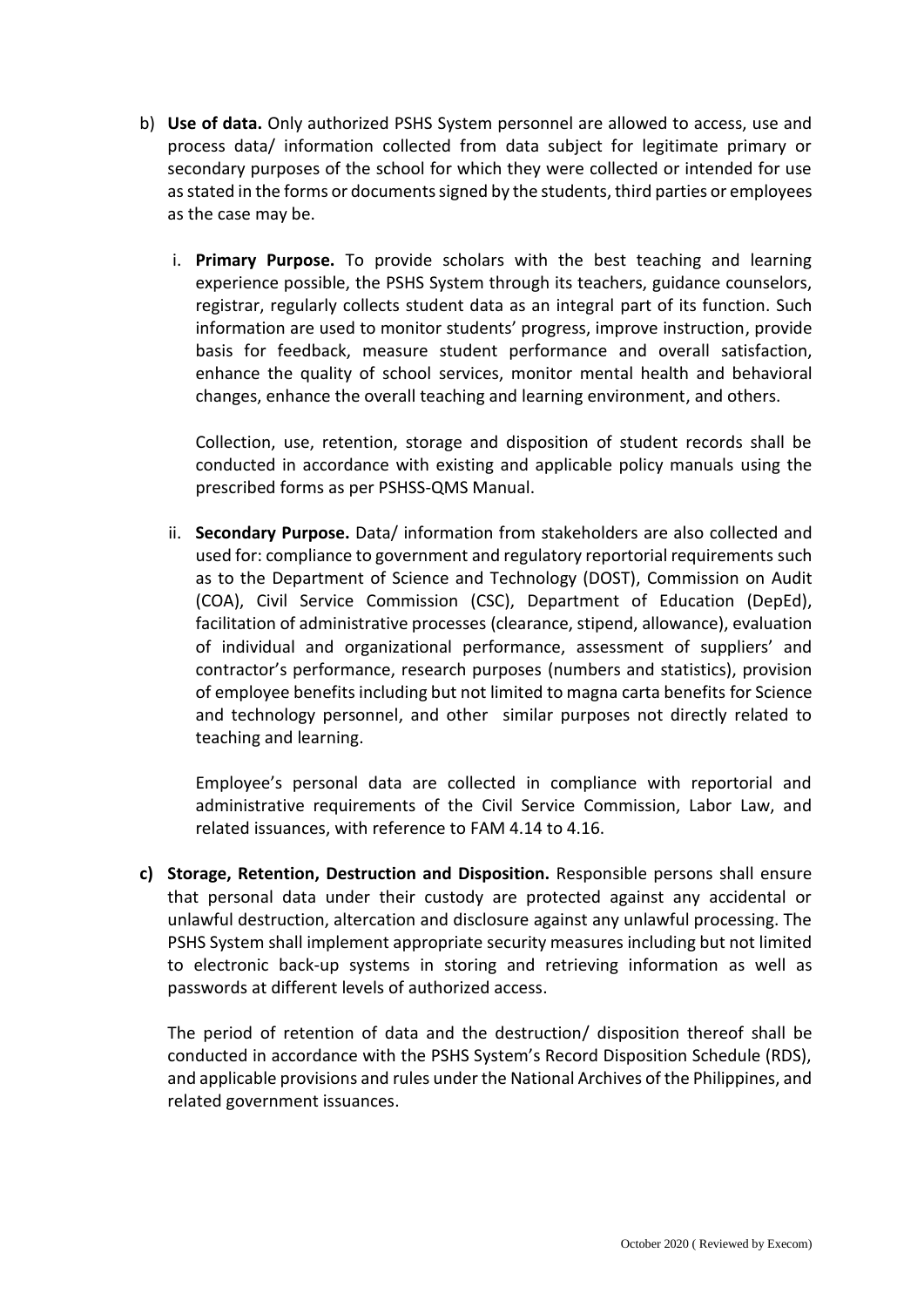# **G.Authorized Access**

Only authorized PSHS personnel can access, pull-out, duplicate copies, share, disclose and distribute personal and sensitive data/ information, for a lawful purpose.

*Annex C of the PSHS System Freedom of* Information *Manual* provides a list of highly sensitive data/ information deemed confidential by the PSHS System and is outside the purview of the FOI Act. Access to these data without proper authorization is strictly prohibited, as such the contents of those documents may not be disclosed or shared to any person, except when there is an order from a competent court, or when public safety requires otherwise.

All PSHS personnel shall maintain the confidentiality and secrecy of all personal data that come their knowledge and possession even after resignation, termination of contract, or other contractual relations. Personal data under the custody of the company shall be disclosed only pursuant to a lawful purpose, such as complying with court orders, subpoenas, and/or other legal obligations.

## **H.Security Measures**

The PSHS System thru its duly designated PICs/ PIPs is committed to implementing reasonable and appropriate physical, technical and organizational measures for the protection of personal data, including but not limited to security measures aimed at maintaining the availability, integrity and confidentiality of personal data and protect them against natural dangers such as accidental loss or destruction, and human dangers such as unlawful access, fraudulent misuse, unlawful destruction, alteration and contamination.

### **A. Organization Security Measures**

- i. **Designation of Data Protection Officers/ Compliance Officer for Privacy** who shall be accountable for the organization's compliance with the DPA, its IRR and any other government issued data privacy regulations and issuances, as well as the implementation of this manual.
- ii. **Designation of PICs** who shall be responsible for personal information under its control or custody, including information that have been transferred to a third party for processing, whether domestically or internationally, subject to crossborder arrangement and cooperation.
- iii. **Conduct of trainings or seminars** for DPOs/ CPOs, PICs and PIPs to keep them updated on developments in data privacy and security
- iv. **Conduct of Privacy Impact Assessment (PIA).** The PSHS shall periodically conduct a Privacy Impact Assessment (PIA) relative to all activities, projects and systems involving the processing of personal data.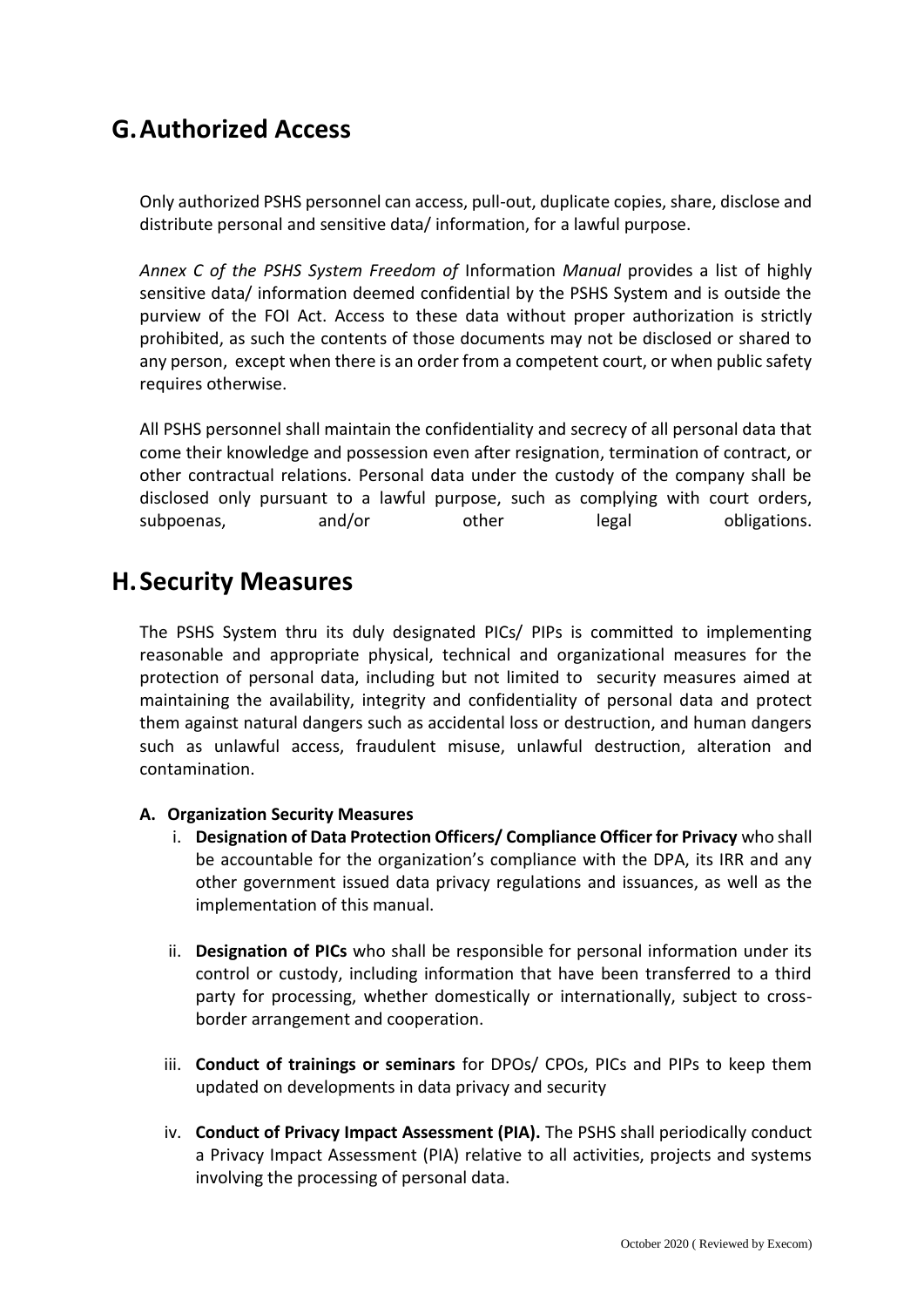- v. **Institutionalization of Recording and Documentation of Activities.** The protocols for recording, filing and documentation of records, including all forms used by the PSHS System in collecting data from data subjects are outlined in the PSHS-QMS Manual. The general policy guidelines which stipulates the use of: Forms (Masterlist of Forms), Filing Charts, Document Logs/ Legers and others, are outlined in QM 13.1.
- vi. **Duty of Confidentiality.** All employees with access to personal sensitive information shall be asked to sign an Non-Disclosure Agreement, prohibiting them from disclosing any such data/ information to the public without proper approval.
- vii. **Review of Privacy Manual.** This Manual shall be reviewed and evaluated annually. Privacy and security policies and practices within the organization shall be updated to remain consistent with current data privacy best practices.

### **B. Physical Security Measures**

The PSHS System is committed to adopting physical measures intended to monitor and limit access to the facility containing the personal data, including the activities therein. Further, in order to ensure that mechanical destruction, tampering and alteration of personal data under the custody of the organization are protected from man-made disasters, power disturbances, external access, and other similar threats, the PSHS System has instituted Disaster Risk Management procedures (FAM 7.1), Incidence Command System (FAM 15.0), Public Service Continuity Plan (FAM 16.0), Information Technology Processes and Back-up Systems (FAM 12.1) among others.

- i. **Format of data to be collected.** All forms used in the collection of student, employees, and third parties is strictly controlled and updated in accordance with QM 13.1 (Control of Documented Information), and listed in the PSHS Masterlist of Forms with their corresponding code or control number.
- ii. **Filing of Records.** Personal data in the custody of records officers and process owners are coded and filed in accordance with the PSHS System's Quality Manual – Filing Charts, which are kep in digital/electronic format and paperbased/physical format.
- iii. **Provision of Storage Facilities, Type and Location.** Records Officers and Process Owners of the PSHS System has been provided with filing cabinets (with locks), electronic storage system, personal data room/separate room, and similar other storage facilities where they can store and secure all records in their custody. Highly confidential documents are stored in a *"Strong Room".*
- iv. **Access procedure of agency personnel.** Only authorized personnel are allowed inside the data room. Other personnel may be granted access to the room upon filing of an access request form with the Data Protection Officer and the latter's approval thereof.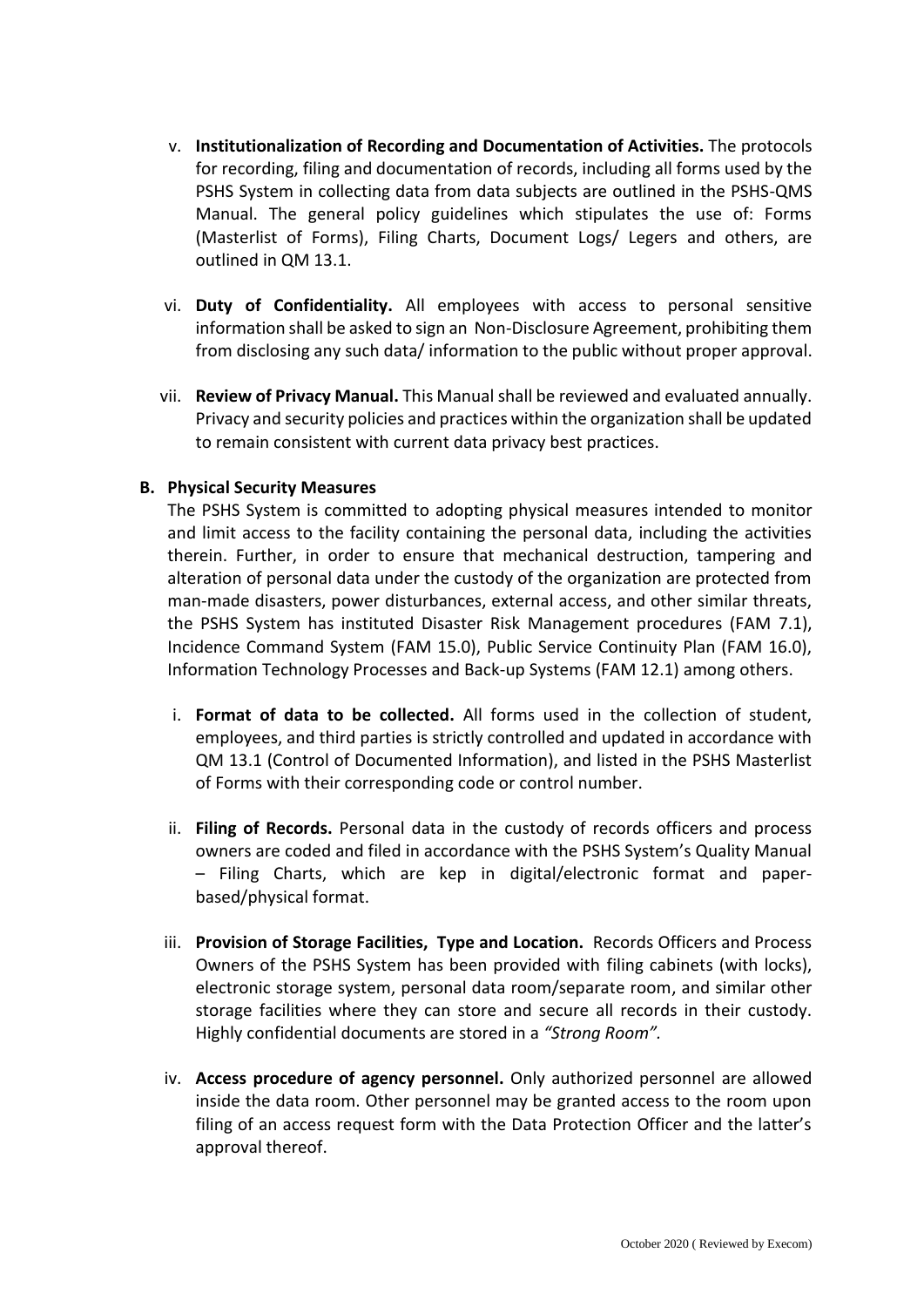- v. **Design of office space/work station.** The computers are positioned with considerable spaces between them to maintain privacy and protect the processing of personal data.
- vi. **Retention and disposal procedure.** Retention and disposal of records are done in accordance with the PSHS System Records Disposition Schedule, and existing guidelines from the National Archives of the Philippines.

### **C. Technical Security Measures**

The PSHS System is committed to implementing best practices in data security, and set up appropriate and sufficient safeguards to secure the processing of personal data, particularly the computer network in place, including encryption and authentication processes that control and limit access.

- i. **Modes of transfer of personal data within the organization, or to third parties.**  Electronic mails sent thru the PSHS mail server contains a privacy and confidentiality statement, and are transferred using a secured connection (SSL/ TSL) email facility with encryption of the data, including any or all attachments. Another way to which data will be shared is upon request of the data subject or through her/his authorized agent or guardian and this is done through an authorization. Examples of this would be requests for copy of Transcript of Records, Diploma, clearance, certificate of employment, and other related documents which may be needed in order for the student or PSHS personnel to be accepted in other schools or offices.
- ii. **Monitoring for security breaches.** The PSHS System thru the iGovPhil Program Security Operations Center which hosts the PSHS website uses an intrusion detection system to monitor security breaches and alert the organization of any attempt to interrupt or disturb the system. The iGovPhil Program-SOO also conducts periodic vulnerability management, log analysis/ monitoring, network security monitoring, fine tuning, incident handling, security incident escalation, penetration testing, among others on government websites hosted in their servers.
- iii. **Assessment and review of software application.** To ensure the compatibility and security of applications installed in work units, only responsible personnel (i.e. designated ISAs/ MIS) are allowed to install applications in computers pursuant to FAM 12.1 (Information Technology Management).
- iv. **Encryption, authentication process.** Computer units in the PSHS System are password protected to control and limit access to personal data.
- v. **Data recovery and Back-up Systems.** Data recovery of digital files, and Data Backup are conducted periodically in accordance with FAM 12.3 (Back-up and Recovery of Digital Files).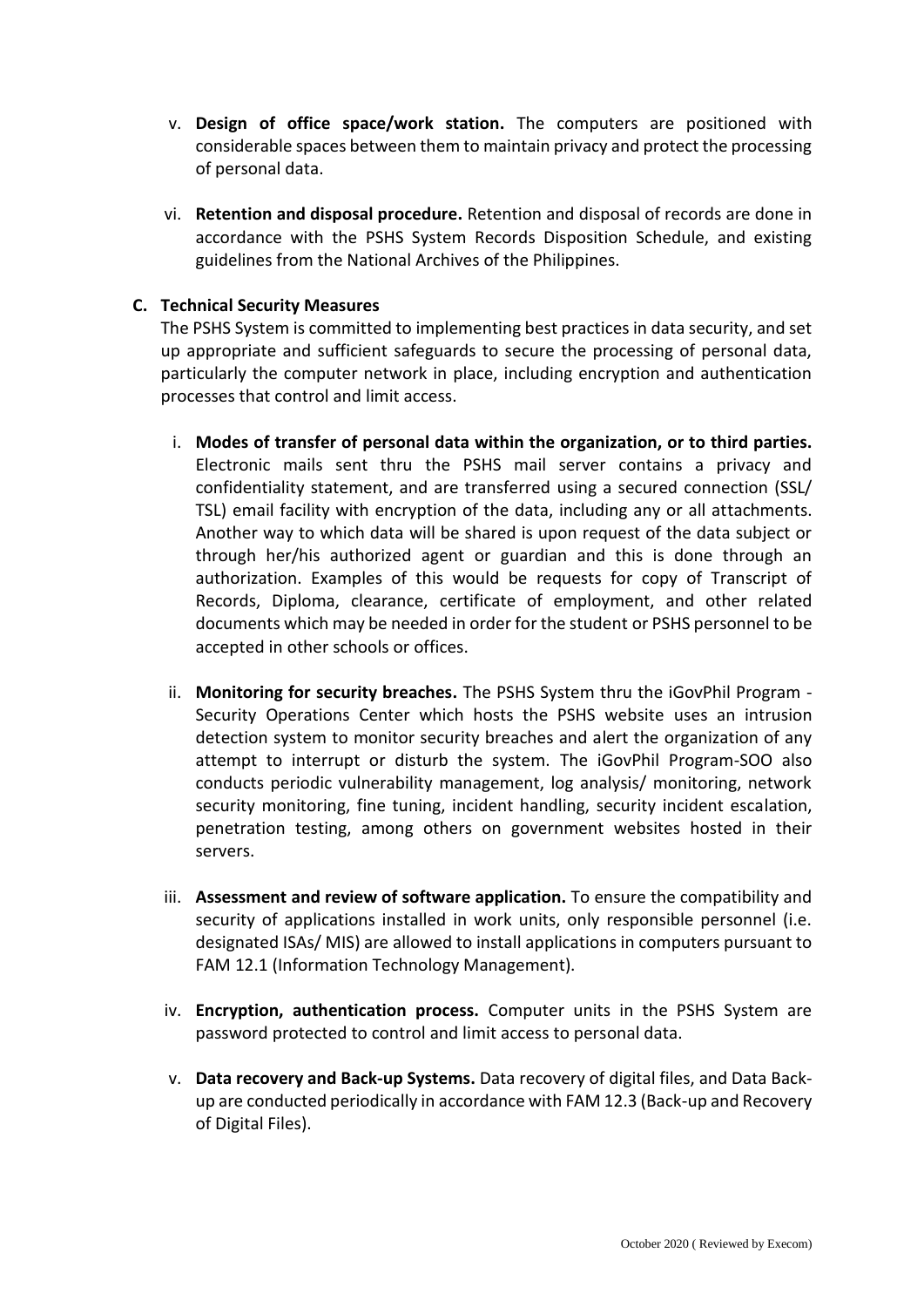# **I. Inquiries and Complaints**

As a matter of policy, the PSHS System acknowledges the following rights of data subject in accordance with law:

- a) Right to reasonable access to his or her personal data being processed by the personal information controller or personal information processor.
- b) Right to dispute the inaccuracy or error in the personal data;
- c) Right to request the suspension, withdrawal, blocking, removal or destruction of personal data; and
- d) Right to complain and be indemnified for any damages sustained due to inaccurate, incomplete, outdated, false, unlawfully obtained or unauthorized use of personal data.

Feedback, Inquiries, Comments and Complaints may be sent via email to the office of the Executive Director at [oed@pshs.edu.ph](mailto:oed@pshs.edu.ph) or via telephone: (02)8939-7747, or via correspondence: Office of the Executive Director, Agham Road, Diliman, Quezon City, or thru concerned PSHS Campus Directors whose contact details may be found in their respective websites.

Complaints shall be filed in three (3) printed copies, and sent to the concerned PSHS campus, office, department or unit who shall confirm with the complainant its receipt of the complaint, and process it in accordance with DOST Administrative Order No. 005 series of 2008 otherwise known as *"Rules of Procedures for Disciplinary Cases in the DOST System",* supplemented by the CSC Omnibus Rules on Appointments and Other Human Resources Actions, and related issuances.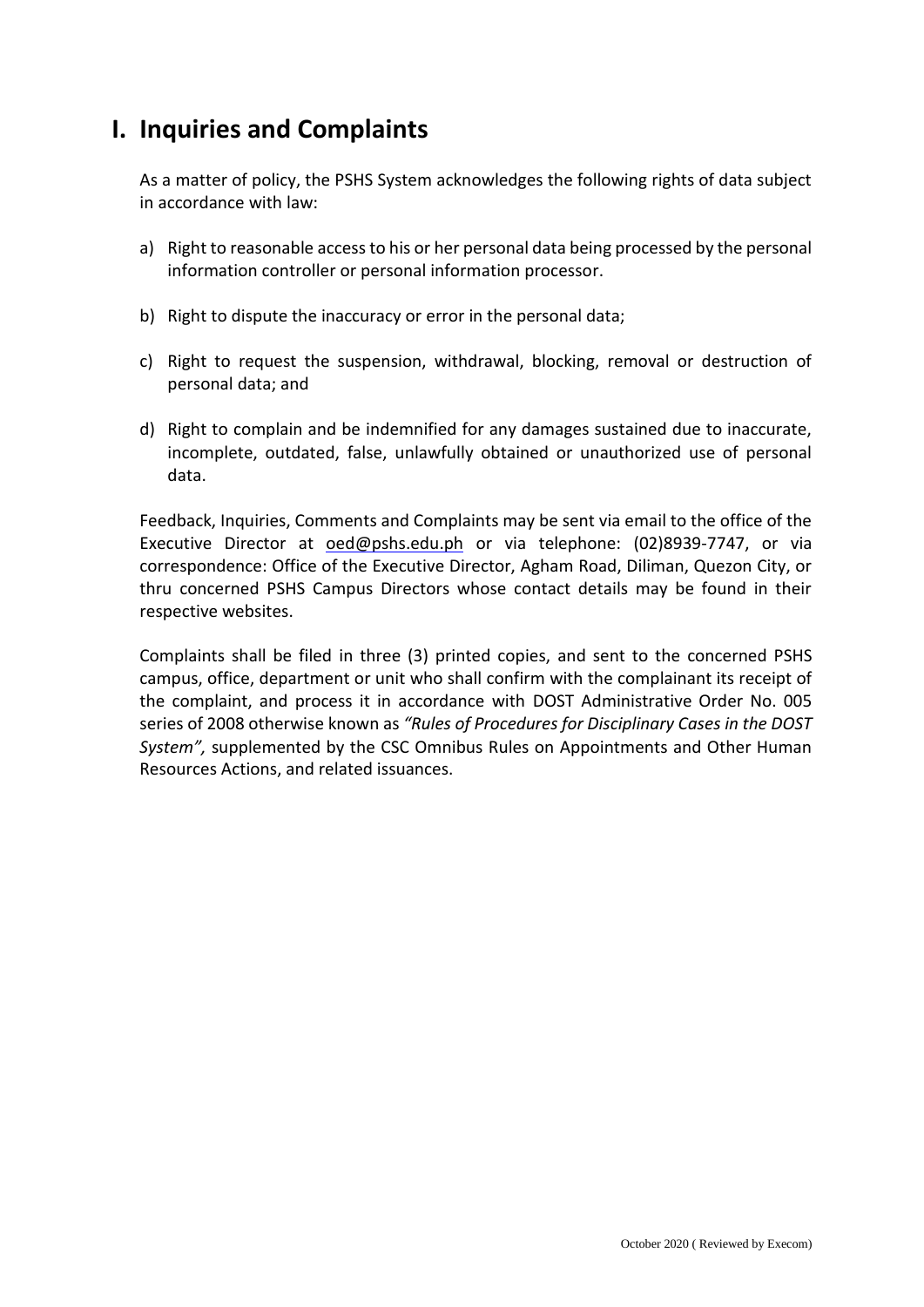## **OFFICE DIRECTORY**

#### **Office of the Executive Director (OED)**

Contact No. (02) 8939 7747 / 939 7726 / 939 7749 / 939 0022 Mobile No. 0920 960 7215

### **MAIN CAMPUS**

Agham Road, Diliman, Quezon City Tel. Nos.: (02) 8929 1606 Website: [http://mc.pshs.edu.ph](http://mc.pshs.edu.ph/) E-mail address: [ocd.mc@pshs.edu.ph](mailto:ocd.mc@pshs.edu.ph)

#### **REGIONAL CAMPUS**

### **ILOCOS REGION CAMPUS**

San Ildefonso, Ilocos Sur Tel. Nos.: (077) 674 1454 / 674 1446 / 726 4190 loc. 102 Website: [http://irc.pshs.edu.ph](http://irc.pshs.edu.ph/) E-mail Address: [admin@irc.pshs.edu.ph](mailto:admin@irc.pshs.edu.ph)

#### **CAGAYAN VALLEY CAMPUS**

Bayombong, Nueva Vizcaya Mobile Nos.: 0975 957 0090 / 0920 243 5155 Website: [http://cvc.pshs.edu.ph](http://cvc.pshs.edu.ph/) E-mail Address: [pshscvcampus@gmail.com](mailto:pshscvcampus@gmail.com)

#### **CORDILLERA ADMINISTRATIVE REGION CAMPUS**

Purok 12, Lime Kiln, Irisan, Baguio City Mobile Nos.: 0949 880 4115 / 0961 361 6125 Website: [http://carc.pshs.edu.ph](http://carc.pshs.edu.ph/) E-mail Address: [ocd.pshscarc@gmail.com](mailto:ocd.pshscarc@gmail.com)

#### **CENTRAL LUZON CAMPUS**

Lily Hill St., Clark Freeport Zone, Angeles City Tel. Nos.: (045) 499 0136 / 499 5597 Mobile Nos.: 0942 266 0139 / 0955 551 7783 Website: [http://clc.pshs.edu.ph](http://clc.pshs.edu.ph/) E-mail Address: [taodiaz@pshs.edu.ph](mailto:taodiaz@pshs.edu.ph)

#### **CALABARZON REGION CAMPUS**

Barangay Sampaga, Batangas City Tel. No.: (043) 724 6199 Mobile No.: 0917 654 8089 Website: [http://cbzrc.pshs.edu.ph](http://clc.pshs.edu.ph/) E-mail Address: [pshscbz@gmail.com](mailto:pshscbz@gmail.com)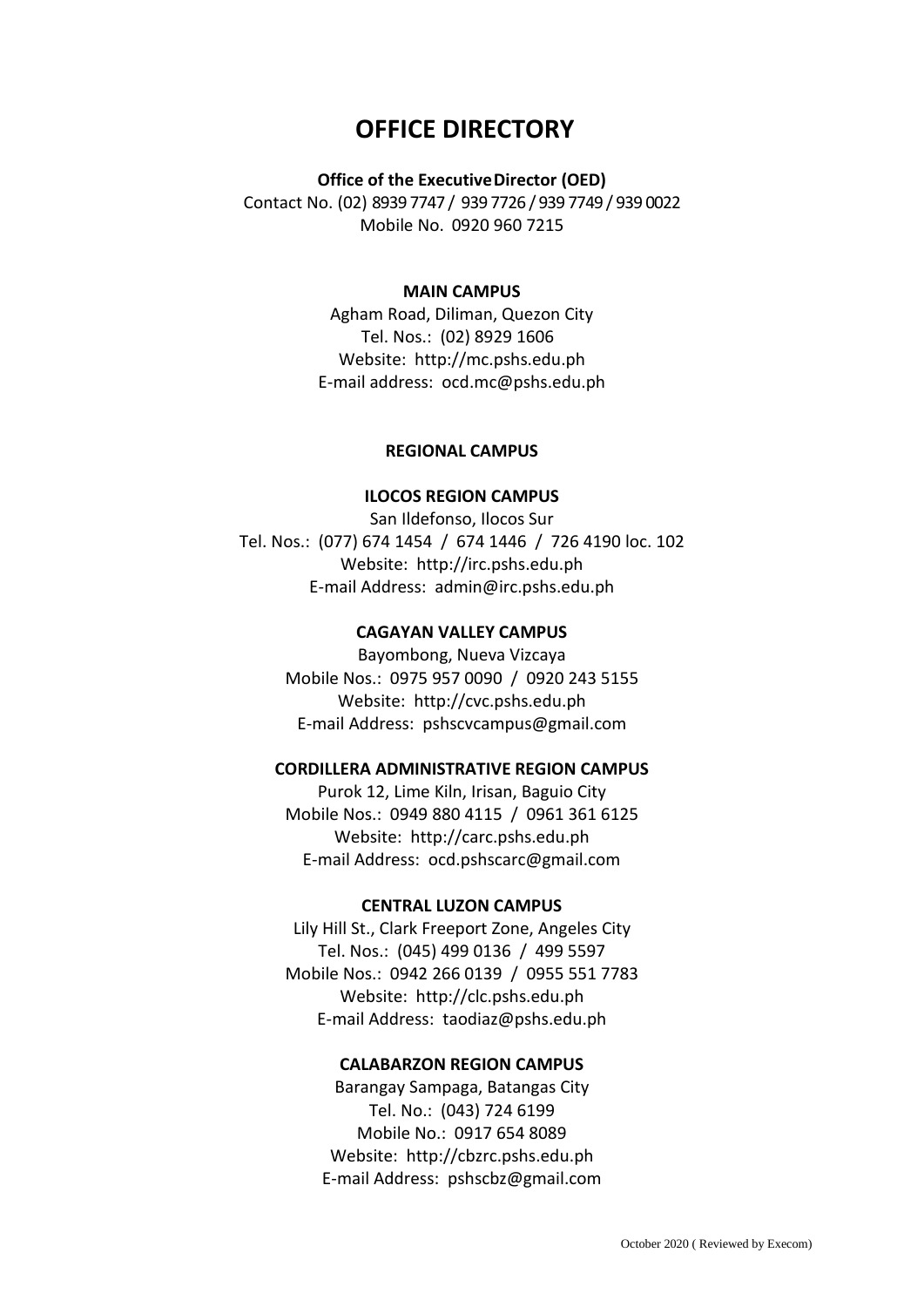### **MIMAROPA REGION CAMPUS**

Romblon Convention Center, Barangay Rizal, Odiongan, Romblon Mobile Nos.: 0927 886 6315 / 0939 817 2212 / 0986 149 3980 / 0949 700 1379 Website: [http://mrc.pshs.edu.ph](http://mrc.pshs.edu.ph/) E-mail Address: [pshs@mrc.pshs.edu.ph](mailto:pshs@mrc.pshs.edu.ph)

#### **BICOL REGION CAMPUS**

Tagongtong, Goa, Camarines Sur Tel. No.: (054) 453 2048 Mobile No.: 0929 152 5657 Website: [http://brc.pshs.edu.ph](http://brc.pshs.edu.ph/) E-mail Address: [ocd@brc.pshs.edu.ph](mailto:ocd@brc.pshs.edu.ph)

#### **WESTERN VISAYAS CAMPUS**

Jaro District, Iloilo City Tel. Nos.: (033) 329 5644 / 329 2011 Website: [http://wvc.pshs.edu.ph](http://wvc.pshs.edu.ph/) E-mail Address: [iloilo@wvc.pshs.edu.ph](mailto:iloilo@wvc.pshs.edu.ph)

#### **CENTRAL VISAYAS CAMPUS**

Talaytay, Argao, Cebu Tel. No.: (032) 485 1000 Mobile No.: 0917 819 1755 Website: [http://cvisc.pshs.edu.ph](http://cvisc.pshs.edu.ph/) E-mail Address: [ocd@cvisc.pshs.edu.ph](mailto:ocd@cvisc.pshs.edu.ph)

#### **EASTERN VISAYAS CAMPUS**

Palo, Leyte Tel. Nos.: (053) 888 0366 / 888 0359 / 888 0074 Mobile No.: 0939 901 8009 Website: [http://evc.pshs.edu.ph](http://evc.pshs.edu.ph/) E-mail Address: [ocd.evc@pshs.edu.ph](mailto:ocd.evc@pshs.edu.ph)

### **CENTRAL MINDANAO CAMPUS**

Nangka, Balo-i, Lanao del Norte Tel. Nos.: (063) 836 0097 to 98 Mobile No.: 0998 571 6805 Website: [http://cmc.pshs.edu.ph](http://cmc.pshs.edu.ph/) E-mail Address: [pshs.cmc.7198@gmail.com](mailto:pshs.cmc.7198@gmail.com)

#### **SOUTHERN MINDANAO CAMPUS**

Tugbok District, Davao City Tel. Nos.: (082) 293 0002 / 293 0004 Mobile No.: 0999 718 5180 Website: [http://smc.pshs.edu.ph](http://smc.pshs.edu.ph/) E-mail Address: [info@sms.pshs.edu.ph](mailto:info@sms.pshs.edu.ph)